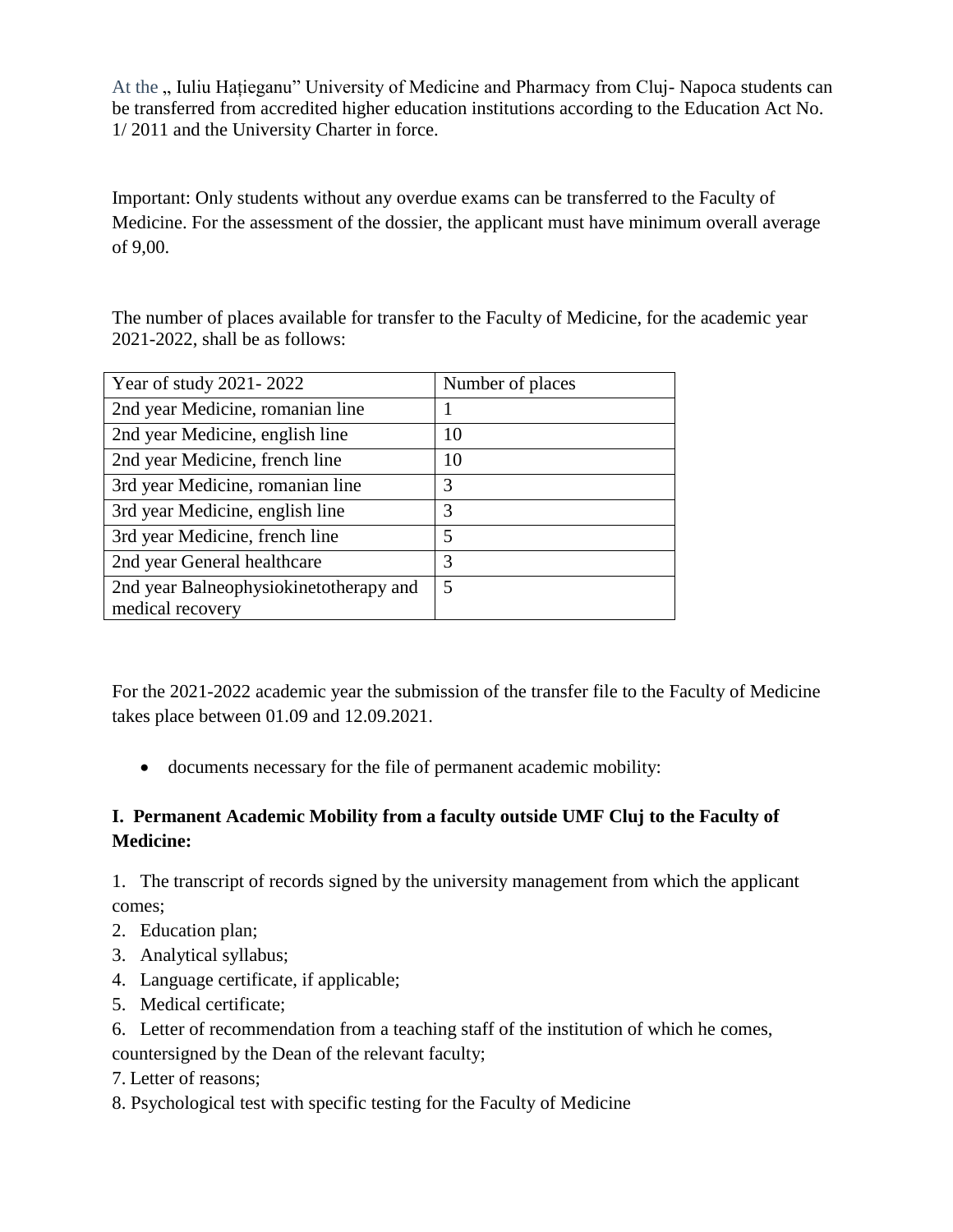9. Certificate of whether or not the student has benefited from the scholarship, academic years – half-yearly and category, and whether or not he has had sanctions during his/her studies.

10. Request

11. Proof of payment of the transfer fee

## **II. Final academic mobility from a faculty in EU, EEA, third States to the Faculty of Medicine:**

1. The transcript of records signed by the university management from which the applicant comes;

- 2. Education plan;
- 3. Analytical syllabus;
- 4. Language certificate, if applicable;
- 5. Medical certificate;
- 6. Letter of recommendation from a teaching staff of the institution of which he comes,

countersigned by the Dean of the relevant faculty;

7. Copy of birth certificate and passport;

8. Copy of the diploma and the grades from the secondary school graduation,

9. CNRED attestation on the recognition of previously completed studies (Romanian citizens with foreign degrees, citizens of EU States, EEA and Swiss Confederation),

10. Letter of acceptance for studies in Romania (third-country EU citizens registered under CPV);

11. Psychological opinion with specific tests for the Faculty of Medicine

12. Copy of the Minister's order on registration to the home institution (Romanian students from everywhere, foreign Romanian citizens or Romanian citizens residing abroad who benefit from the status of "Romanian state scholarship").

13. Request

- 14. Proof of payment of the transfer fee
	- all documents will be sent electronically to the following e-mail address: transfer.medicina@elearn.umfcluj.ro
	- the results will be communicated on 20.09.2021.
	- Transfer fees
	- The transfer fee from other universities to the UMF "Iuliu Hatieganu" from Cluj-Napoca 200 lei;
	- the transfer fee can be paid by bank transfer to the account of:
- For those paying from the account in Romania:

Beneficiary/BENEFICIAR